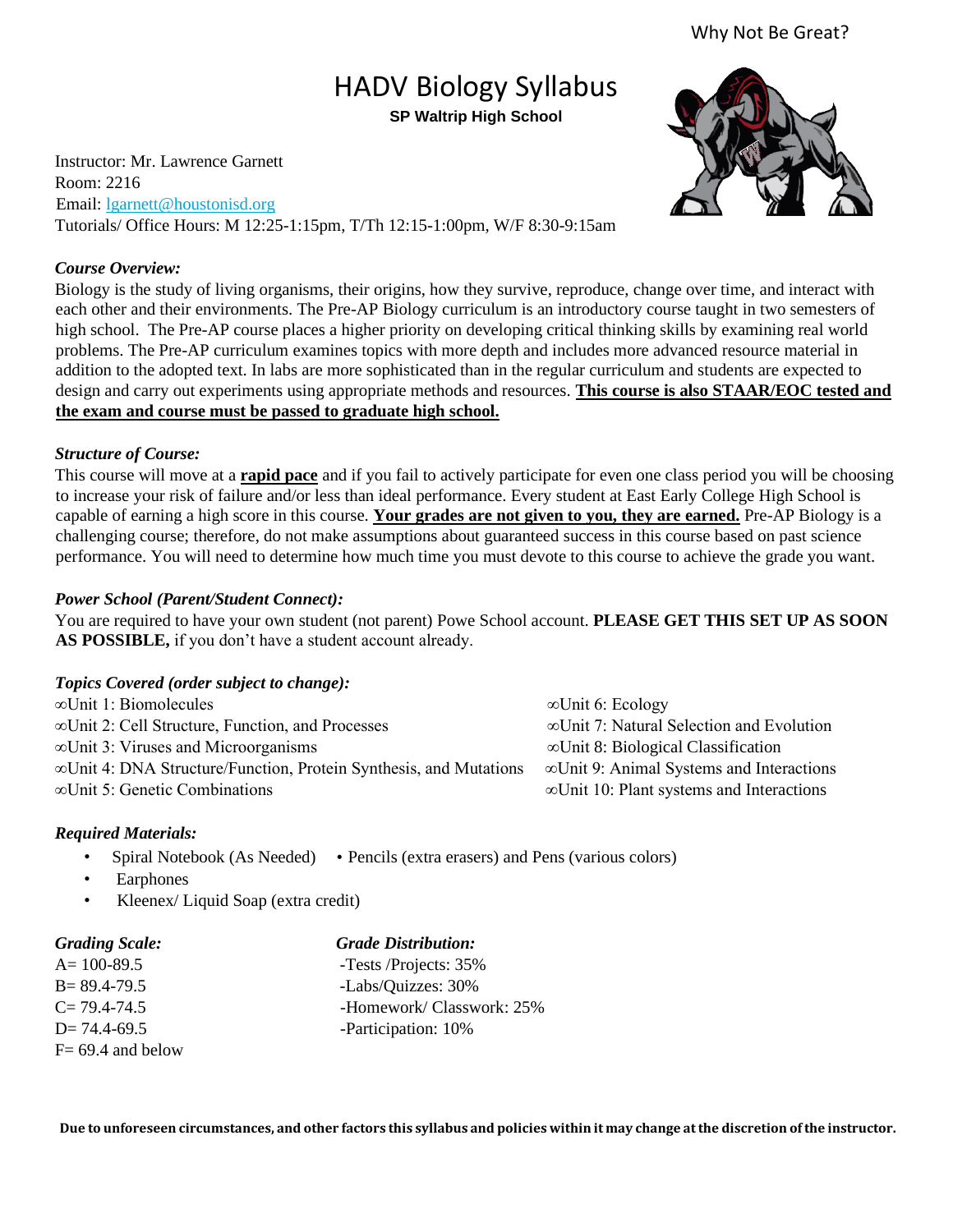*Binder/Spiral Notebook:* Your binder/ Notebook is an important tool for organizing information. Each unit will be separated with a divider and is to be brought to class each day. Binders may be graded at least once during the six weeks period, and there may be several spot checks. Your binder should be organized using the instructions handed out in class.

*Daily Agendas and Warm-ups:* A daily agenda will be posted on the board when you arrive to class. Warm-ups are daily assignments that may be posted on the Smartboard or provided on the table as you enter each day. When class begins, after you have copied your homework into your agenda, you should immediately begin working on the Warm-up activity.

*Textbook:* HISD has transitioned to all online textbooks for Biology. You will be assigned an e-textbook by HISD and given instructions on how to access it during the first week of school. **You must have internet access to use your etextbook.** If you do not have reliable internet access you will need to complete assignments at school.

Labs: When you are involved in a lab, you MUST act accordingly. Participating in lab is a privilege, one that can be taken away if the proper procedures are not followed. Specific lab rules and guidelines will be handed out separately, and they will be enforced when lab is in session. If you do not follow the rules of the lab then you will not be allowed to participate and will receive a zero for that lab. In order to participate in lab, you must make at least an 80% on the safety quiz and turn in a signed safety contract.

Lab Reports: Lab reports are to be professional quality, and in the format provided by the instructor. They are due the beginning of class usually within one week after the lab is completed. Not all labs will have a report. Labs missed due to excused absences (as stated above) need to be made up in/on an agreed upon time with the teacher. **You cannot borrow data**! It is the student's responsibility to be sure these labs are made up and will be at the teacher's convenience. If a student is absent they have **5 school days** to make up the lab and turn in the assignments for it.

*Absences:* You are expected to attend class every day. If you are absent, it is **your responsibility** to promptly gather the assignments that you missed. Specific handouts or class items will be in the Pre-AP drawer. I will not remind you of missed assignments, you must take the initiative to find out what you missed. If you miss a test **YOU** must schedule a retest, but keep in mind that the format of the retest is at the teacher's discretion. It is your responsibility to reschedule your missed test in a timely manner (no more than 5 school days after the absence). Any assignments not made up from an absence will result in a **zero**. Please do not disturb the teacher during class to get missed assignments, wait for before class, after class, advisory, or after-school. **Due to frequent dishonesty, projects must be turned in the day they are due.** If a student is absent, arrangements should be made to have the item that is due brought to the school or emailed.

*Late Work/Missing Assignments:* All assignments are due **ON TIME**. Students have **three** school days to submit late work after the due date of the assignment. The maximum deductions will be ten points per day for a total of 30 points maximum deducted from the total. If you are on campus the day an assignment is due, then you are required to turn it in, **even if you miss your biology period**. It is your responsibility to come to me to turn in your work **even if you leave early or arrive late**. Late work must be submitted directly to me, not on my desk, or in my mailbox in the main office.

*Tutorials:* I am available to help you better understand information in a small group or individually. Tutoring is available from 7:00-8:00 am upon request. Forming a study group with other students, getting tutored by an upper classman, and/or using the internet are also great ways to better understand and learn biology content.

*Retakes:* The policy for my class is outlined below. Please review it carefully.

- Maximum of 2 retakes per grading cycle for a failing grade.
- Maximum retake score is 70, (score of 70 to  $100 = 70$ ).
- The highest grade between the original and the retake is counted (however the grade will not exceed a 70).
- The student, not the parent, must request the retake.
- Students must request the retake within 24 hours of the grade posting and complete the retake within one week of grade posted. I will announce in class when grades have been posted.
- Retakes are for in-class assessments and assignments, such as quizzes and classwork only.

**Due to unforeseen circumstances, and other factors this syllabus and policies within it may change at the discretion of the instructor.**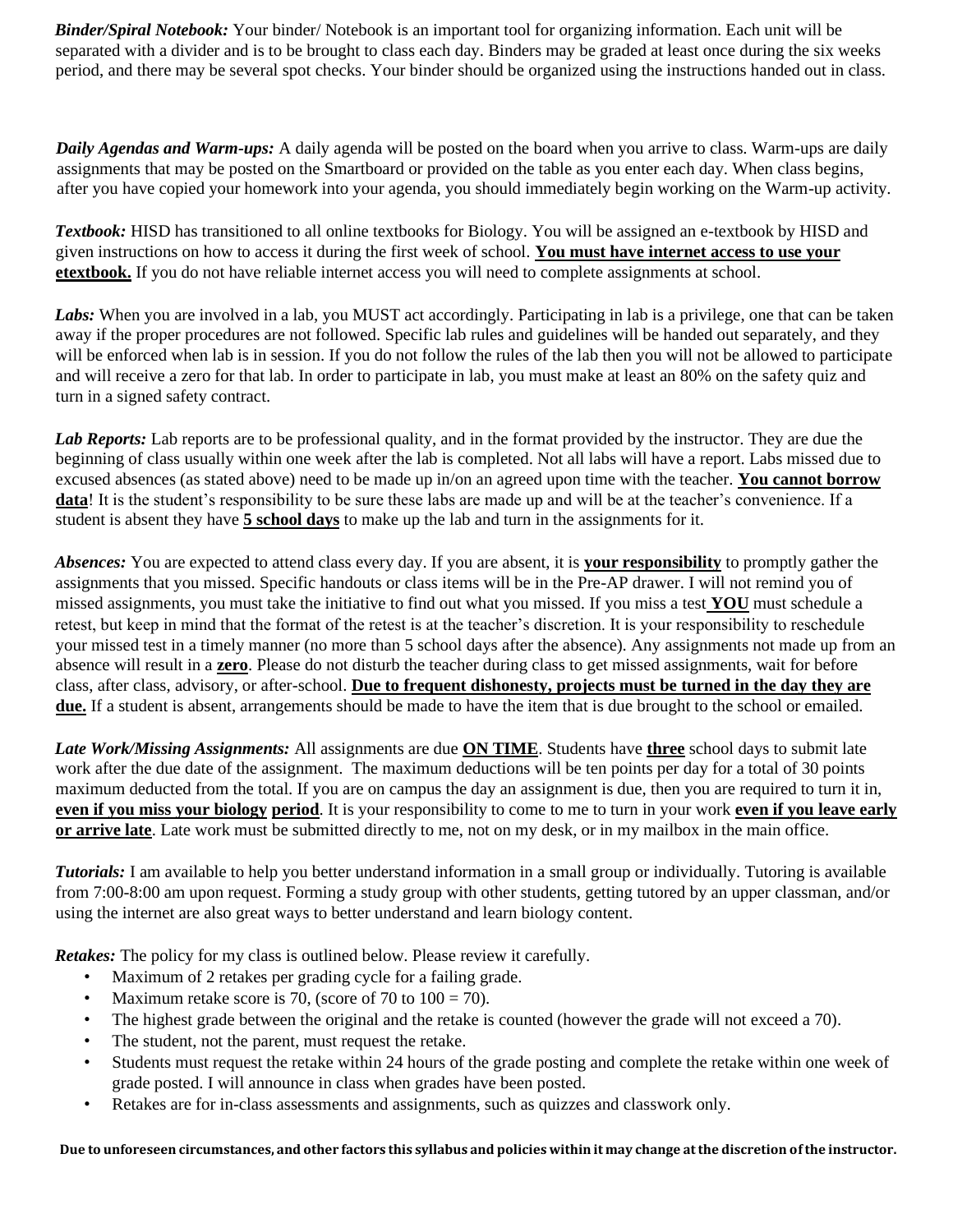- Tests are not eligible for retakes, but you may do test corrections for every question you missed on the exam. You may only receive half the credit for every questioned missed on the exam
- If you have multiple retakes on the same day, it is your responsibility to reschedule with me in advance.
- No shows count as a taken retake and cannot be redone.
- Missing assignments fall under my late policy, not the retake policy

*Academic Integrity:* Cheating, copying, and plagiarizing will not be tolerated in this course. Any student displaying academic dishonesty will face the full consequences of their actions. In like manner, the student will receive a zero on the assignment, parent contact, and dean notification of the incident. There will not be an opportunity to make up the assignment.

*Projects:* Projects will be assigned each six weeks (2-3 projects per semester). These may include presentation of the project to the class as part of the grade. A project grade is equivalent to a test grade. Most project work will be done outside of the class period. The written or turned in part of a project may be due before the scheduled presentation (if applicable). Projects will be turned in per the instructor's directions. **USB's will not be permitted to turn in your project due to viruses.** Projects will not be accepted late. **You will have plenty of time to complete it.**

*Homework:* You will have homework or items to review **EVERYDAY**! It is not acceptable to come to class unprepared because this will put you behind. If you need help with the work from class come to tutorials (afterschool or during lunch on study lab days). Stating that you did not understand is not an acceptable excuse, nor is losing class items, forgetting items, or anything else you can think of for not completing this important aspect of class. To be successful homework must be completed.

## *Student Expectations:*

- Students should study for the course a little every night. Students should not feel the need to study an excessive amount the night before a test.
- Students are expected to come to class prepared (with all materials, already used the restroom, etc.) and **ON TIME.** If the door is closed and the class has started, then you are tardy.

## *Class Expectations:*

- 1. Students are to come to class prepared with all materials needed.
- 2. Be productive and participate in class. Participation during lectures, labs, and projects (as well as your attitude) at all times in the classroom play a large role in your grade.
- 3. Follow the teacher's directions the **FIRST** time they are given. This is extremely important at all times to ensure the most effective and efficient learning possible and is especially important during laboratory exercises to ensure safety for all persons.
- 4. Students are to take care of their personal needs (bathroom, etc.) prior to class. Leaving class causes you to miss information. Go before or after class!
- 5. Students are to respect all persons in the class. Inappropriate comments, bullying, or other things that is uncomfortable for any student(s) are not allowed. If infractions occur your participation grade will decrease, with the possibility of referral to their dean.
- 6. When one person is speaking no one else needs to. Talking while other people are talking is rude and will not be tolerated. Your actions will be brought to your attention. If this occurs your participation grade will decrease.
- 7. Electronics of any sort must be of and stored away during class time. If a phone rings, vibrates, or causes any other distraction the phone will be collected, and the student must pay the front office to get it back. If seen during quizzes or exams the student will be classified as cheating. Please see below for cheating consequences.
- 8. Students that are tardy and miss an assignment will receive a zero for that assignment. It is your responsibility to get to class on time.
- 9. Students are late if they are not in their seats working on the "do now" when the door closes for class. There is no need to wander around or chat with others. Come in, get set up, and get to work.
- 10. Students that are absent are to check the HUB for items they have missed and what is due next class. Being absent does not mean you are exempt from the work for the day.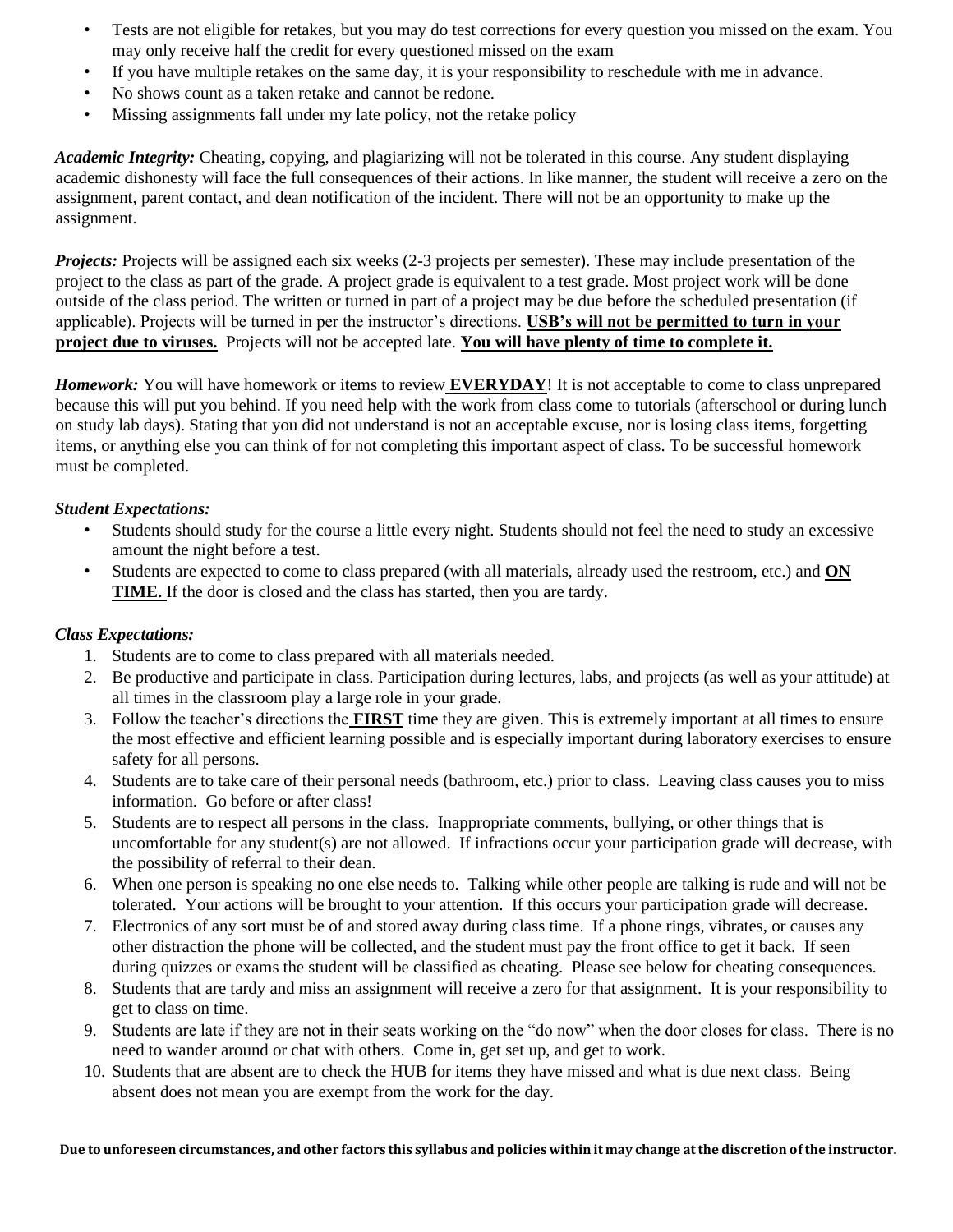- 11. Assignments are to be turned in ON TIME. You have ample time to complete needed assignments and have no excuse for the assignments not to get finish. Late work will receive a 10-point deduction each day and must be turned in within 3 days. After 3 days the grade will be a zero.
- 12. Homework is imperative for class and MUST be done each night. You will not do well if you are not reading the assign reading in the e-textbook, watching the assigned videos, and outlining. Quizzes will be frequent over homework to ensure students are completing it.
- 13. Cheating in any form is unacceptable. Copying homework, photocopying someone's paper, having your phone out during quizzes or exam, etc. are all forms of cheating. If the teacher feels that a student(s) are cheating or has cheated the involved person(s) will receive a zero for the assignment, and a call home. If it occurs more than once a zero will be given again, parents contacted, and a referral to the grade level principal.
- 14. Students are expected to try their best and put forth the best effort they can. Slacking off or not doing your work will cause your grade to suffer.

*Academic Dishonesty:* Academic dishonesty takes many forms and can sometimes be confusing for students and parents. Some forms of academic dishonesty include but are not limited to: Plagiarism, falsification of data, providing false information to an instructor including excuses for late work or falsely claiming to have submitted work, any form of cheating in which a student has an unfair advantage on an assessment by using notes or other materials not allowed by the instructor, providing unauthorized assistance or information to others on homework, projects, tests, quizzes, etc., intentionally preventing other students from completing their work, impersonating another student to give them unauthorized assistance. This is not a comprehensive list and teacher and administrator discretion will ultimately decide whether a student has committed an offense.

There are many reasons student choose to engage in academic dishonesty. When students have an unfair advantage over other students, this presents a situation in which students who are doing everything right are punished for not cheating when they receive lower scores than those who did cheat. The instructor will constantly try to prevent academic dishonesty so that all students have the opportunity to show what they really know and what assistance is needed. Academic dishonesty will be reported to the administration and action will be taken according to the school's policy.

**LAB SAFETY GUIDELINES: There is no place in my class for unsafe use of materials. To guide you in being safe, I am giving you this lab safety contract. It contains guidelines for safe behavior in my class. You must read this contract carefully, have your parents read it and you both must sign it and return it to me (even if you are 18 your parents need to sign!). You will receive an extra copy for you to keep in your binder for reference.** *Only after I have your signed copy of this agreement and have passed the safety exam will you be able to participate in any lab activities in this class.*

## **General guidelines**

- 1. Always conduct yourself responsibly, including following all written and verbal instructions carefully.
- 2. Do not touch any equipment or materials before instructed to do so.
- 3. **NO FOOD IN THE LAB!!!**
- 4. Never start the lab unless you have received prior approval from me.
- 5. Always read the lab information provided to you before performing the lab.
- 6. Keep your work area neat and clean, and stay at your lab desk.
- 7. Never leave liquid-filled containers uncovered.
- 8. Know the location and operation of all safety equipment.
- 9. Do not run, shout, or throw things in the lab.
- 10. Notify me if an unsafe condition exists in the classroom.
- 11. Dispose of all chemicals properly. I will instruct you about how to dispose of specific chemicals.
- 12. Keep your hands away from your face while doing labs. Also, always wash your hands after the clean-up is complete.
- 13. Rinse out all glassware and leave it to dry in the designated locations.
- 14. Know what to do if there is a fire drill.
- 15. Treat preserved biological specimens respectfully
- 16. Carry sharps appropriately; tips down and away.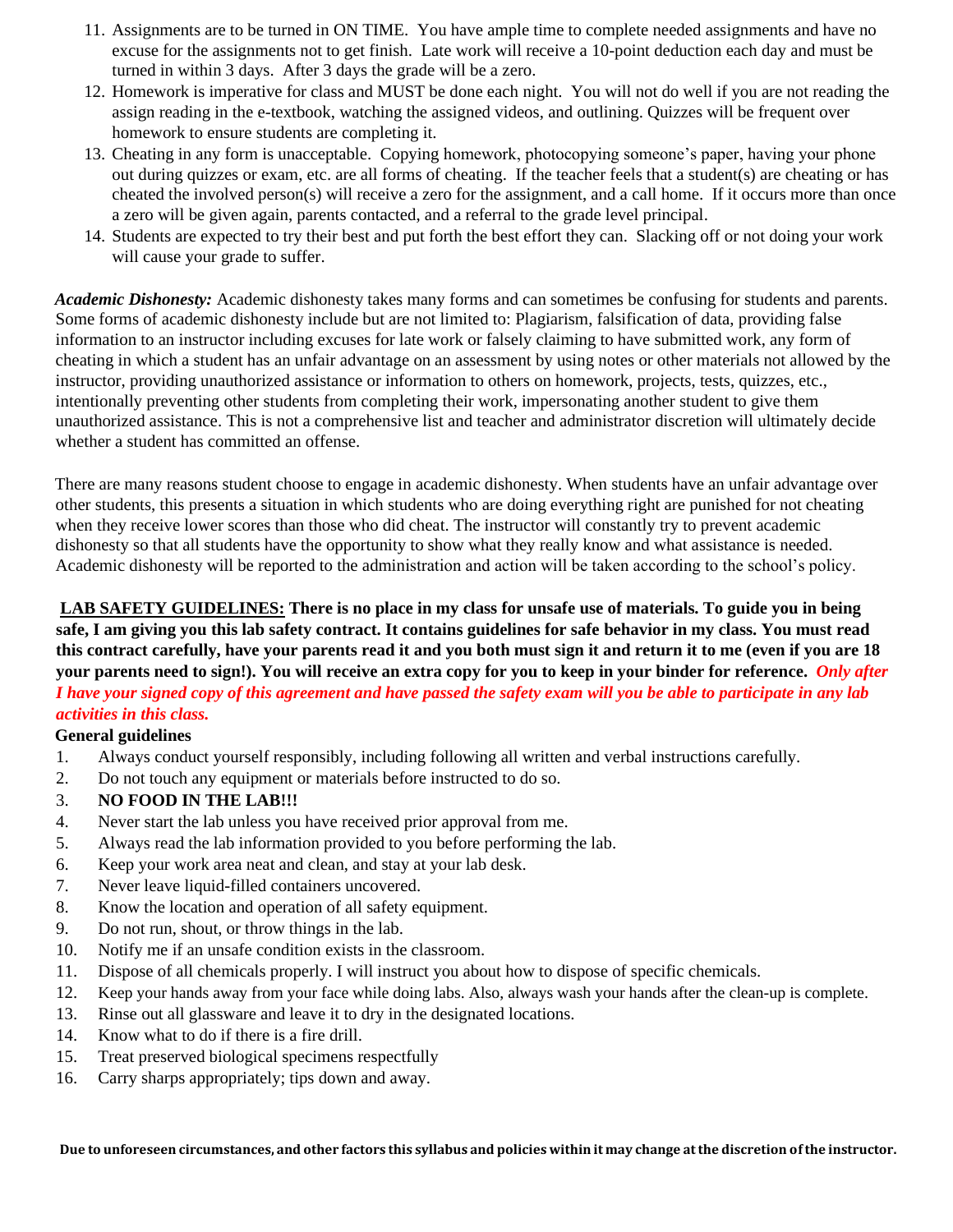## **Accidents**

- 1. Immediately report **ALL** injuries, no matter how minor, to me. This includes not during lab.
- 2. Use the eyewash if you are splashed with a chemical. Always assume that the chemicals are hazardous.

## **Clothing**

- 1. Goggles and aprons must be worn if need. If you wear glasses, you still have to wear goggles.
- 2. Only close-toed shoes may be worn on lab days.
- 3. Tie long hair behind your head.
- 4. No loose clothing or jewelry.

## **Handling Chemicals**

- 1. Consider all lab chemicals to be hazardous.
- 2. Double check the label before using a chemical
- 3. Take only the amount of chemical you will use.
- 4. Never return unused chemicals to their original container.
- 5. Never let a chemical near your mouth.
- 6. Never remove chemicals or other materials from the lab.
- 7. Always hold chemical bottles with two hands when transporting them.
- 8. Never smell chemicals or substances right from the container or jar. Waft to obtain smell.

## **Handling Glassware**

- 1. Never handle broken glass. If a piece of glassware breaks, notify me immediately and I will dispose of it.
- 2. Never use chipped glassware.

## **Heating Substances**

- 1. Use caution when heating something with a hot plate. Do not put empty glassware on the hot plate and always use hot hands when unsure of glass temperature.
- 2. Never leave a hot plate unattended.
- 3. Never look into a container that is being heated.